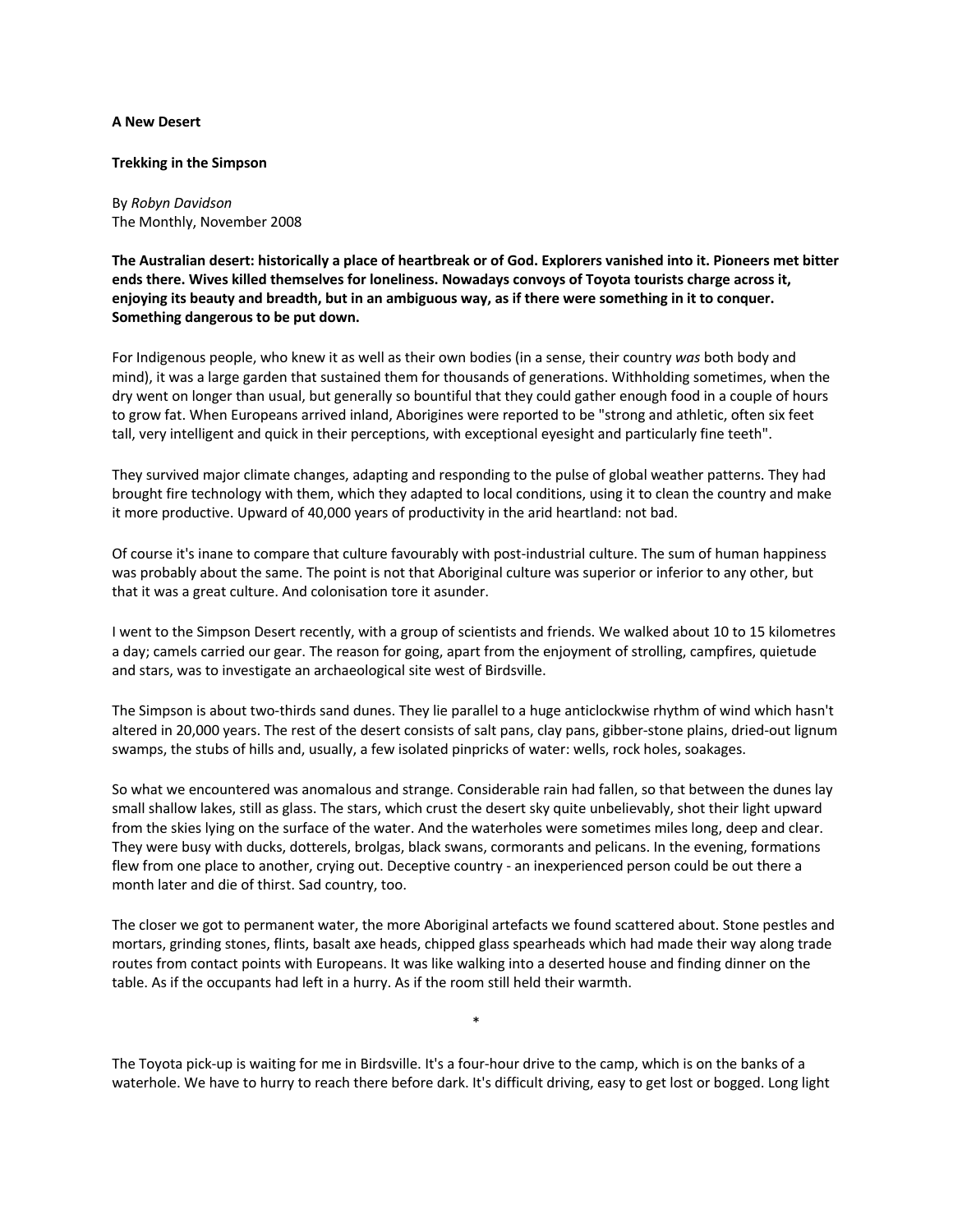incandesces the ground. It's like the bottom of an ocean, the tide gone out long ago, leaving behind pools and strange life forms.

We arrive just on dark. Everyone is sitting around a fire. The camels have been brought in from their browsing and are tethered to trees. Their bells let out an occasional ting. Our band consists of scientists, artists, linguists, filmmakers, writers, an Aboriginal ranger - a descendant of the original owners, the Wangkangurru - a couple of paying guests and a crew to nanny us through.

In the morning, we walk to the kopi caps - the cynosure of our journey. ('Kopi' means 'gypsum'. It's a word from south-eastern Australia that has become generic, like 'coolamon' or 'boomerang'.) The stockman who discovered these whitish globes thought they were dinosaur eggs and took a few. But there has been remarkably little damage done, considering how long they've been here.

About 500 years, our archaeologist says. They are piled up over what he assumes to be a grave. They are fashioned from a plaster made by burning gypsum and some other ingredient. (We don't know if the gypsum is from this area, or if it was traded in from elsewhere.) The guess is around 60 caps, but possibly twice that. Yes, probably a grave, but no one knows whether there's a body in there.

Another in the group tentatively disagrees: this is more likely to be an increase site of some kind. (A place where relevant rituals would be performed to guarantee the continued creation of animals, plants and social forms.) Anyway, it's pre-European. And they are definitely mourning caps, worn by widows and close female relatives when a man has died. The women would have shaved their heads (their hair was already cropped because it was used to make string), and then the plaster would have been moulded around their skulls, down, it seems, to the brow ridge. Such a cap would feel, I imagine, like a close-fitting helmet, uncomfortable, itchy. They were worn for the entire mourning period, which might have been weeks.

We know about mourning caps from sites along the Murray-Darling Basin, and from eyewitness accounts. The practice must have migrated up to the desert from there. (Genetics, languages and customs run up and down river systems, rather than spreading out to the sides.) Paintings by George French Angas in the South Australian Museum show women wearing caps like these in the 1840s. Yet this site has not been in continuous use. Which means that it is unusual, perhaps unique.

And so the speculation begins. If there are 60 caps, that would represent not just wives and blood relatives but almost all the women from an entire language group. Which in turn would mean that whoever is buried there was an extraordinarily important man. His political ascendancy seems to contradict the ethnographical consensus that power in desert cultures was shared out equally, through an intricate system of checks and balances. Individuals did not, and could not, rise to the top of a pyramid. There was no pyramid. But was there some social differentiation in this case, which made this man more akin to a New Guinea Big Man? (The Big Man phenomenon was to the world of kinship what investment is to the commercial world: the laying out of resources in the hope of a greater return later on.) And if so, how did he gain his status?

Was this a freak incident, occurring just once because of some local variation that we cannot guess at? Or were somewhat hierarchical structures not uncommon in pre-contact times? In many other communities around the world, power and resources are surrendered willingly to trusted leaders, giving them consent-based power power from below - rather than coercive power. The egalitarianism of later Aboriginal communities might have developed when smallpox hit, levelling the pyramid.

Did he control some kind of trade, or a surplus supply of some commodity? He must have known many connecting links of Dreaming, travelled widely and attained great ceremonial knowledge. Or could it be that every now and again, in any culture, any era, someone comes along who is exceptional - someone whose intellect, talent and integrity shine out and are recognised by everyone, are precious to everyone?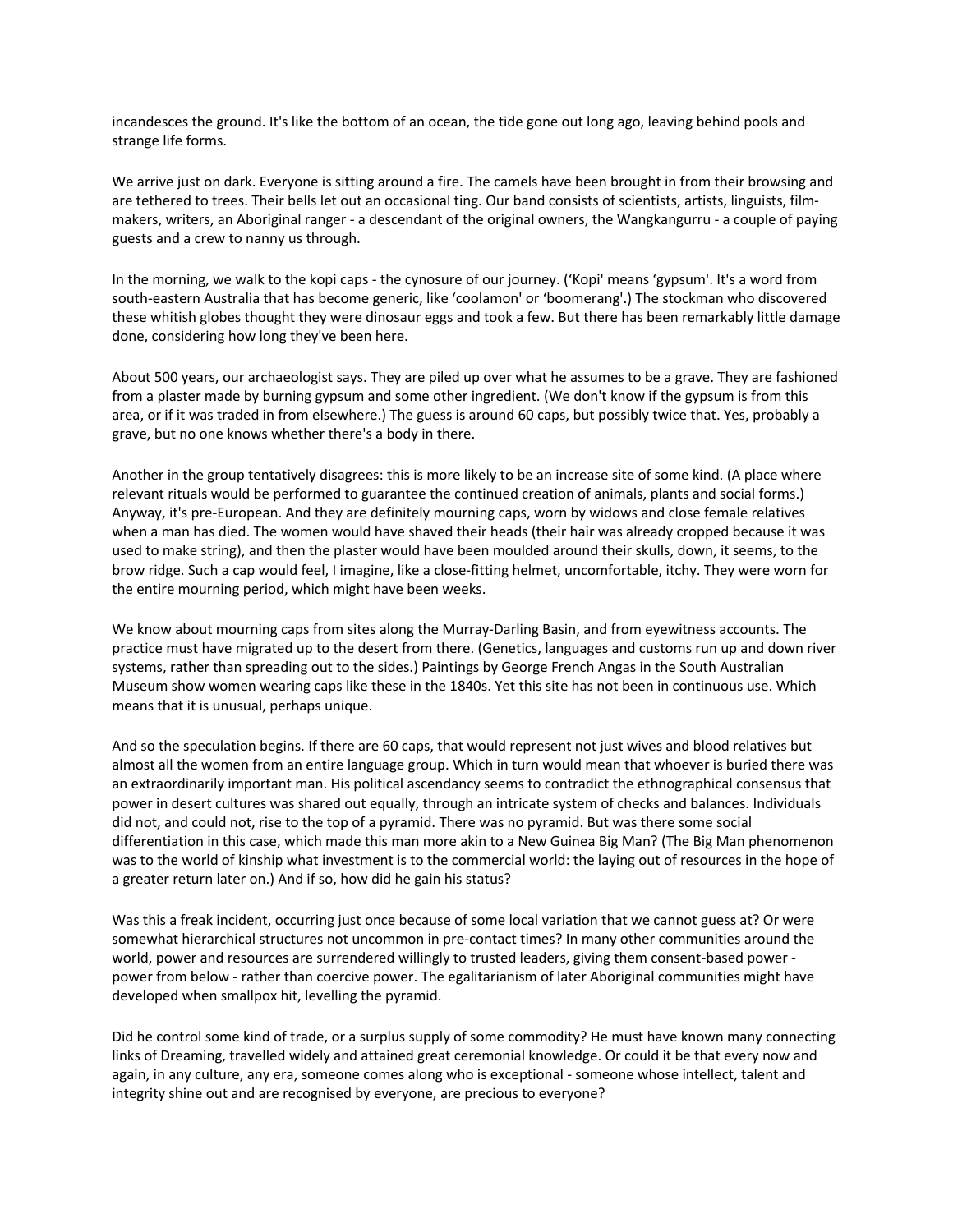The only thing certain is that we do not know, and will never know, what drama unfolded on these banks 500 years ago.

We leave the caps, coolabahs and water behind us next day, and begin to cross the dunes. The quiet is accented by the susurration of camels' feet over the sand, and the creak of their gear.

It's astonishing how many implements we find: stones traded in from distant quarries where they were pitted on site to reduce their weight, then chipped into shape by the recipients. There are millstones, mortars and pestles; there are bits knocked off pestles to be used as instant tools, for cracking hard seed like quandong nuts. Throughout the swales are fields of nardoo, a plant whose seeds were ground into flour. People would have returned to these tools when the season was right. Some have been left on comfortable, stable dunes - good places to sit while you work away at your task.

Most of what we find is refuse. (I think of houses with rusty car bodies or upturned children's tricycles in the backyard.) The irony is not missed on us, that what these people threw away we pick up and want to keep.

On the third day out, we find the biggest grinding stone I've ever seen. It could be a modernist sculpture, admired in any of the world's galleries. It is an odd boat shape, with a hammer-dressed face and two perfect grooves on each side, about 25 centimetres long. It weighs, we guess, around 16 kilograms. It would probably have been carried on a woman's head. Impossible that she walked so far! It is not, our experts tell us, a classic type; it's unusual, intriguing. There is some disagreement as to its precise purpose. One of the scientists demonstrates what he thinks the grinding technique would have been: a lift and a tilt, with the seeds trickling in from the side. He says that beside it would have been stone bowls or coolamons, holding flour and water. It looks like an awkward movement for such a heavy thing.

I ask if it shouldn't be taken to a museum. But there's very little storage room left in Australia's museums. The new orthodoxy is to leave these kinds of finds where they are; they will be preserved out here in the dry climate. But in truth they will eventually crumble, or be broken and scattered by cattle, or buried, or scoured away by sand and time.

There is a scrap of red ochre on the stone. A historian tells us that there was an important trade route through this area, particularly for red ochre. It was a hugely valuable commodity, used in ceremony, bestowing high esteem on individuals and their clan groups. Warriors came down wearing full war regalia to pick it up, bringing with them pituri to barter.

These great gift exchanges occurred at various trade-route intersections. Another historian describes what they were (and still are) like. People would put everything in the centre of the group: shields, spears, necklaces, food. (More recently, tins of bully beef, skirts, billy cans.) It was important not to show greed. A senior person would take the first pick, thus demonstrating correct protocol to those following. He or she might choose a spear or digging stick, then another senior person from the visiting group might pick a boomerang, and so it would continue.

Where the dunes have eroded, there are signs of campfires 12,000 to 13,000 years old. There are middens of freshwater-mussel shells, too, compacted in sediments of sand or clumped along the watercourses. The Wangkangurru ancestors used, abandoned and re-entered this area, following the wax and wane of climate change across aeons.

Who were they, these ghosts? How did they think? What was their sense of humour like? (What are ghosts after all, but people whose presence is powerfully felt yet who cannot be seen.)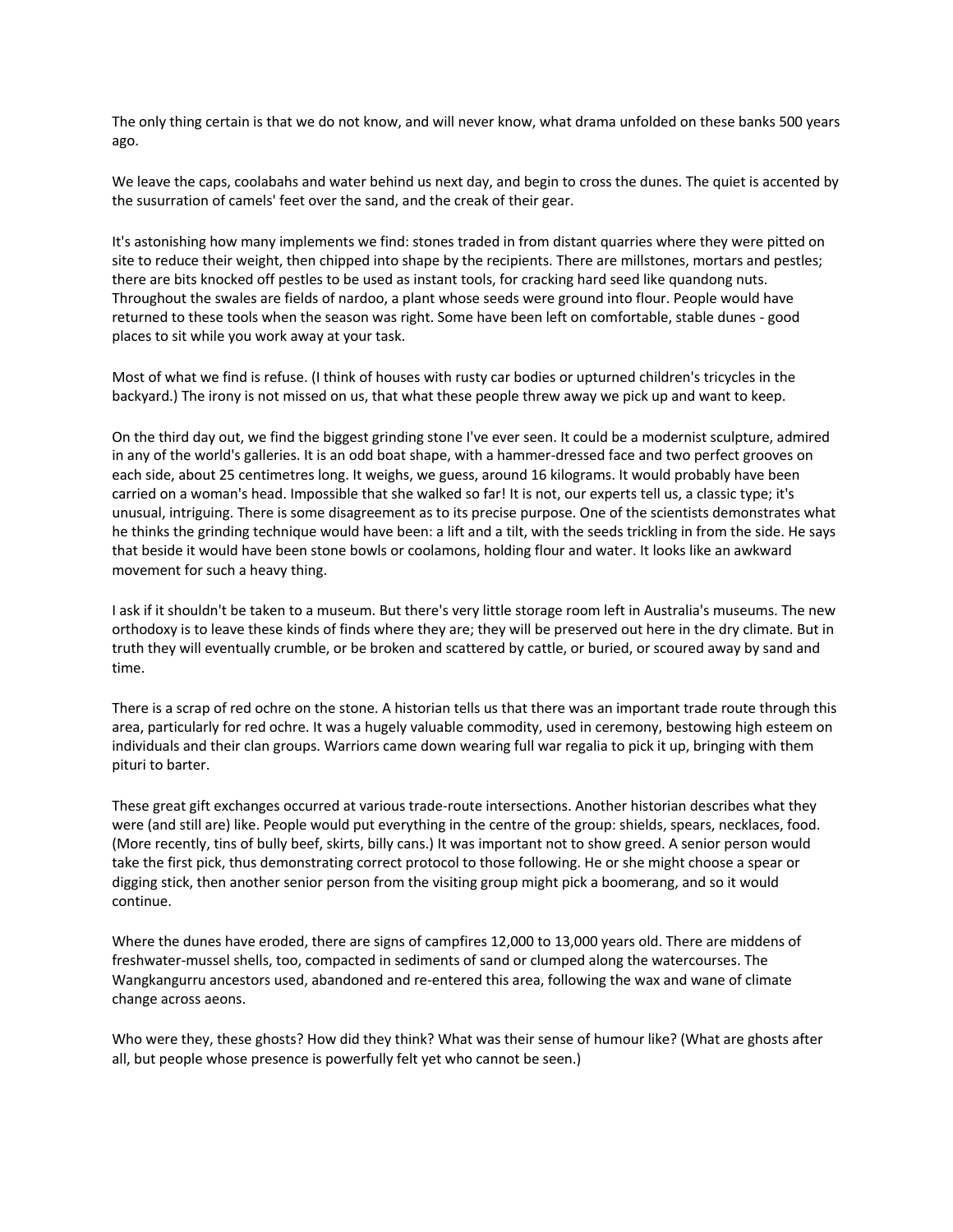I lie on my back on a sand dune and almost hear them. Working, laughing, squabbling, preparing for ceremony, preparing for a fight, theologising. Or walking along, wordless, as we do. They would have known exactly which spot in this 'wilderness' they had left their grinders, to be used again when they returned, would have known each sandhill and what could be found to eat there, every swale in which to gather nardoo, every patch of gidgee or coolabah for making shields and coolamons. And when they reached a place where a big ceremony was to be held, the sound of hundreds of women working at their stones must have created a din like a stonecutter's workshop.

\*

Lying on your back facing an unfathomable sky is all very well, but beyond the blue is cold black, as night reminds you. The blue on a pond's surface, though, belongs to earth, to home. In any landscape, water acts like a magnet. And these ephemeral lakes scattered through the swales, never more than a couple of inches deep, attract us again and again. We inspect their teeming edges. Life, here, has to hurry to get its work done. While there is water enough it must be born, eat, reproduce, then hibernate or die. Nature is not sentimental. Already the fairy shrimps, shield shrimps, clam shrimps are dying by the million at the shrinking shores of their little seas.

One of our party, an ecologist, finds an extraordinary creature, half an inch long, that looks like an alien's foetus. Even he doesn't know exactly what it is.

You can be walking along with him, engaged in conversation (though, like most naturalists, he's not a big talker), only to realise that he's disappeared. His gaze has registered the flick of a feather where you can see nothing, and off he has gone, muttering something like "Blue bonnet? ..." By the time this trip has ended, he will have recorded 79 species of bird.

He also vanishes into the sandhills - extrapolating, from the tracks he finds, the biodiversity of the dunes. At night, he digs trenches up there to catch the little nocturnal creatures that sometimes fall in.

You realise how veiled your vision is compared with his.

Habitat is the central factor in whether birds and animals can survive. (And people too, ultimately.) This desert country, pristine though it may seem to the untrained eye, is flogged by cattle, and whacked out of kilter by introduced species. Cattle and feral animals have had a devastating effect, but it's been a complex process that scientists are still trying to tease out. Originally, marsupials did well with cattle. So well that they become a 'marsupial menace'. Pastoralists killed tens of thousands of them in huge drives.

The pasture-protection board set up bounties on various other 'vermin'. In the 1880s, the numbers of big kangaroos plummeted but that provided a niche for smaller-sized macropods. Then they too were bountied and killed by the thousands. Rufous rat-kangaroos, bilbies and possums all met the same fate. Later, the pademelon became a 'pest'. In 1918, 70,000 of them were brought in from just one small area. The last was seen here in 1932. It took just 15 years to annihilate a species.

Aboriginal fire regimes were stopped, wiping out certain plant species and causing the deterioration of ground cover. This part of the Simpson hasn't had fire through it for a very long time; there is no evidence of charcoal, no burnt trunks of trees. The spinifex is dying or senescent. Its prickly mass, when vigorous, protects small marsupials from predators. As it gets older, it thins out, like an old man's hair, and so its residents diminish. There are no perennial grasses around, and there is a dearth of any animal bigger than a finger. There was no one left here to burn the country back to life. On the other hand, in the Tanami, where Aboriginal fires were used to clear land of combustible debris, there are now huge lightning-strike bushfires, which burn so hot they destroy species and homogenise ground cover.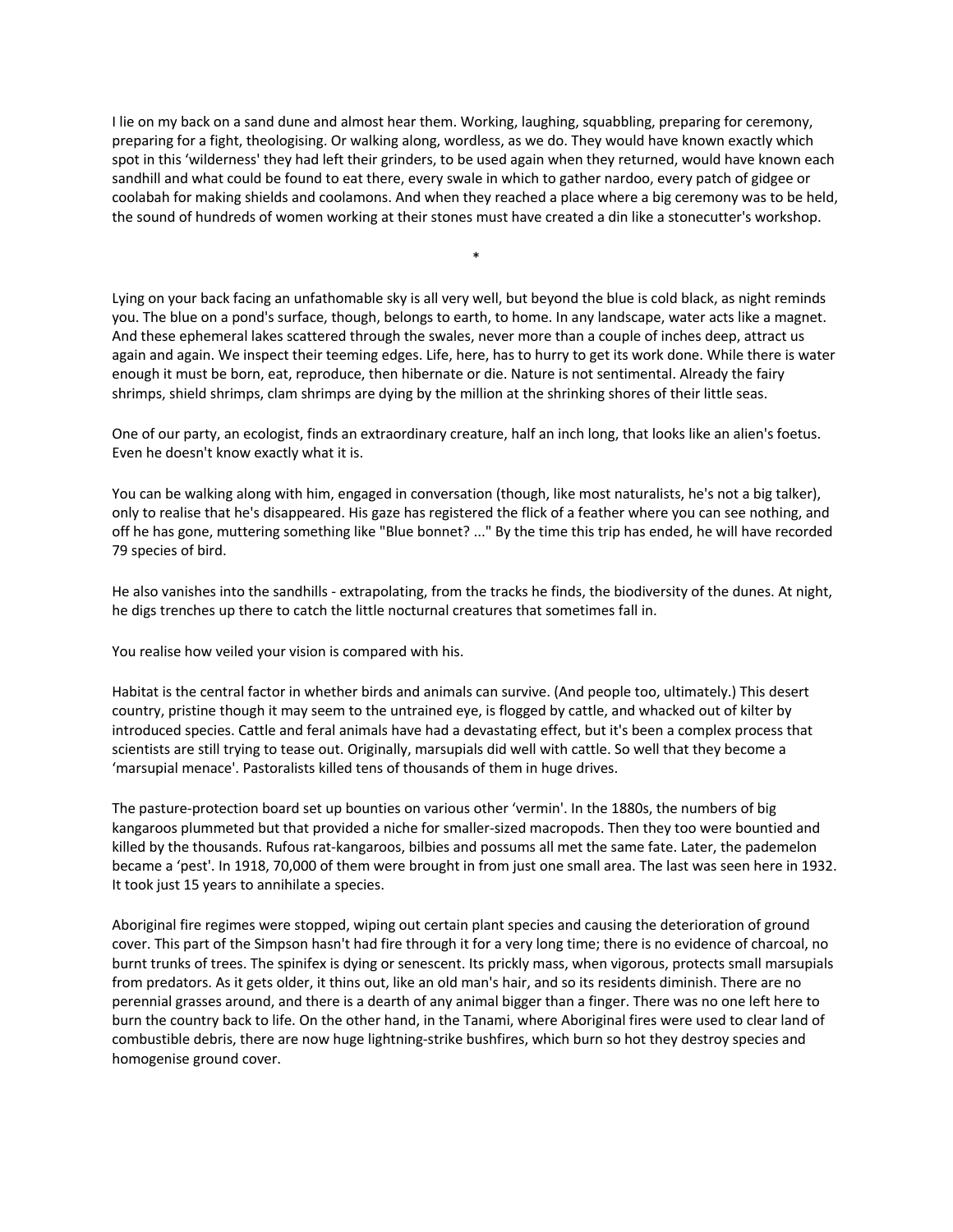Because cattle grazed on certain plants and not on others, the entire desert flora changed. Rabbits were introduced, and competed with native animals for food and shelter. They colonised the underground homes of burrowing rat-kangaroos. Other burrows were cut up by cattle hooves. From south to north, as the cattle came up, waves of extinction occurred.

Cattle are not the only culprits. Marsupials are also disappearing in the Gibson Desert, and along the Canning Stock Route in Western Australia. (I experienced this myself, 30 years ago. Both the Gibson and the old Canning Stock Route were in drought, yet were rich with life. Until I reached the first pastoral fence, after a month of travelling through open country. Then the real desert began - a dust bowl full of dead or dying bullocks, and no ground cover whatsoever except the poisonous turpentine bush. That fence marked the most depressing transition in the whole journey.)

There are very few cattle out in that open country I crossed. So what can be the cause of such rapid decline? It has taken only 20 years to go from a diverse, rich fauna to a very impoverished one. Initially, rabbits were thought to be the major cause. But scientists now believe it is foxes. Where foxes have been baited, rock wallabies have come back.

Further north, however, where extinctions are continuing, there are no foxes, so it can't be entirely them either. There, ghost bats have disappeared. Hopping mice have vanished. Could it be cats? In the end, it cannot be said what, specifically, is causing this rapid deterioration of our inland; only that it's a combination of all of the above, plus droughts, which wipe out the small remaining pockets of fauna that cannot migrate and are left vulnerable to predators.

Birds have fared better. Our ecologist's count of 79 species is pretty good for this country. But we have seen no bustards, few parrots. (The night parrot has famously gone.) Flock pigeon numbers have dropped. We spotted only three emus, running flat out across the horizon. Wherever you looked, cattle and camel tracks spread over the surface of the earth like mycelian webs.

Ten species of marsupial have gone.

Possums have gone.

Native cats have gone.

Five types of bandicoots have gone.

Burrowing rat-kangaroos have gone.

All these vanished species were food sources for Aboriginal people who, even if they'd been allowed to range freely through their country as they had always done, would have found it difficult to sustain themselves in this new environment.

Three decades ago, I walked from Alice Springs to the west coast. I went on my own, by camel, and it took me just under a year. Most of that time I was alone. I was totally immersed in my environment. The experience was so powerful and brain-changing that I often feel I have never entirely come back. So it is perhaps unavoidable that the desert of now cannot compete with the desert of then.

\*

What use to me if we see three emus disappearing into the dust, when on the first journey six or seven would often come right into my camp, not ten feet from me, and gawp, not with fear but with stupid and charming